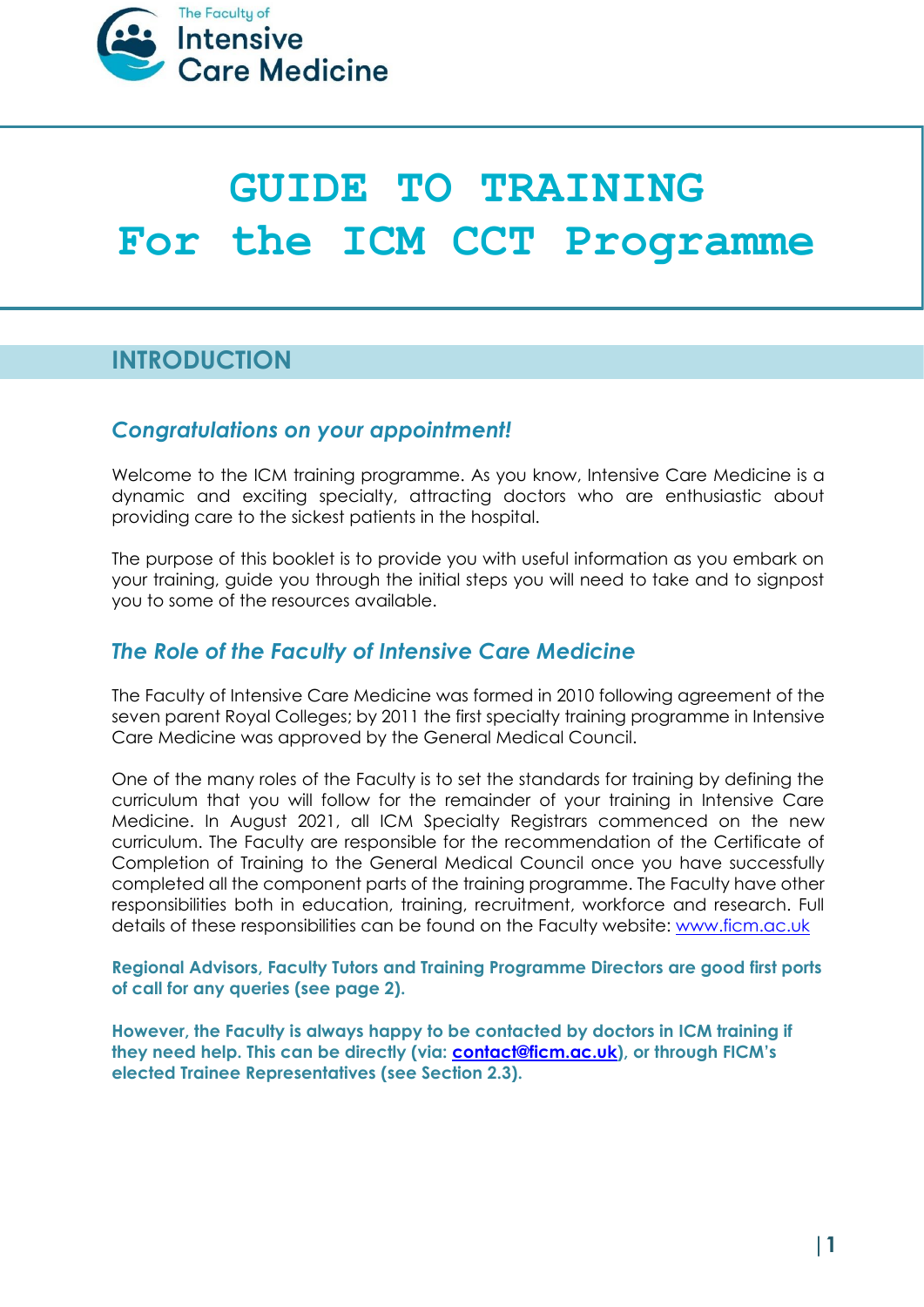# **1 STRUCTURE OF ICM TRAINING**

## *1.1 Organisational*

Intensive Care Medicine training across the United Kingdom is delivered by different local training bodies (often referred to as 'Deaneries'). Some Deaneries will then subdivide themselves into smaller 'Local Education and Training Boards (LETBs)', depending on the individual geography.

Those responsible for planning and delivering in training are:

*The Training Programme Director (TPD)* – This consultant will be responsible for ICM Specialty Registrars within a particular LETB or Deanery. They are responsible for allocation of trainees to their attachments and will be involved in your annual review.

**The Regional Advisor (RA)** – The role of the RA is to represent the Faculty of Intensive Care Medicine within the various geographical locations. They work closely with the TPD to advise on appropriate placements and the resources available. The RA also liaises with the Faculty on a specialty registrar's progress as they advance through the programme. [The list of RAs can be found on the FICM website.](https://www.ficm.ac.uk/trainingexamsregionaladvisorsfacultytutors/regional-advisors)

**The Faculty Tutor (FT)** – Each hospital involved in ICM training will have one (or more) consultants nominated as FTs. Their role is to provide the best training conditions possible during placements in their department. They will usually be involved in local teaching programmes and will frequently speak to the TPD regarding their specialty registrars' development.

*The Educational Supervisor (ES)* – All ICM specialty registrars will have an ES. This person (an ICM consultant) will conduct the supervisor meetings throughout the academic year and will complete your end-of-year report prior to the annual review. You may also be assigned a Clinical Supervisor during some placements.

It is important to ascertain the identities of these people in your area.

#### **We recommend that:**

**1**

**2**

**3**

**If you have not already been contacted by the training committee in your region, you make contact with your TPD for ICM at the very start or even before you begin your ICM training programme, as they may have a planned induction organised. This meeting can be used to discuss your hospital placements, confirm your ES and to complete the [ICM CCT Registration Form.](https://www.ficm.ac.uk/sites/ficm/files/documents/2022-04/FICM_ICM_CCT_Trainee_Registration_Form_v8.docx)**

You meet your ES within the first month of starting. This will allow you to complete an 'initial educational meeting' and think about your development objectives for the year. The earlier, and more frequently you meet your ES, the easier it will be to keep on top of the administration and assessments in the training programme.

You find out who the FT is in the hospital you are working in. If you are working on the ICU, then ensure that the FT (and the other consultants) are aware you are an ICM specialty registrar. This will ensure you are given the opportunities to complete the curriculum objectives, and prioritise your clinical exposure. If you will not be based on an ICU, then knowing the FT will be even more important as they will serve as a 'link' to the ICM teaching and training opportunities available.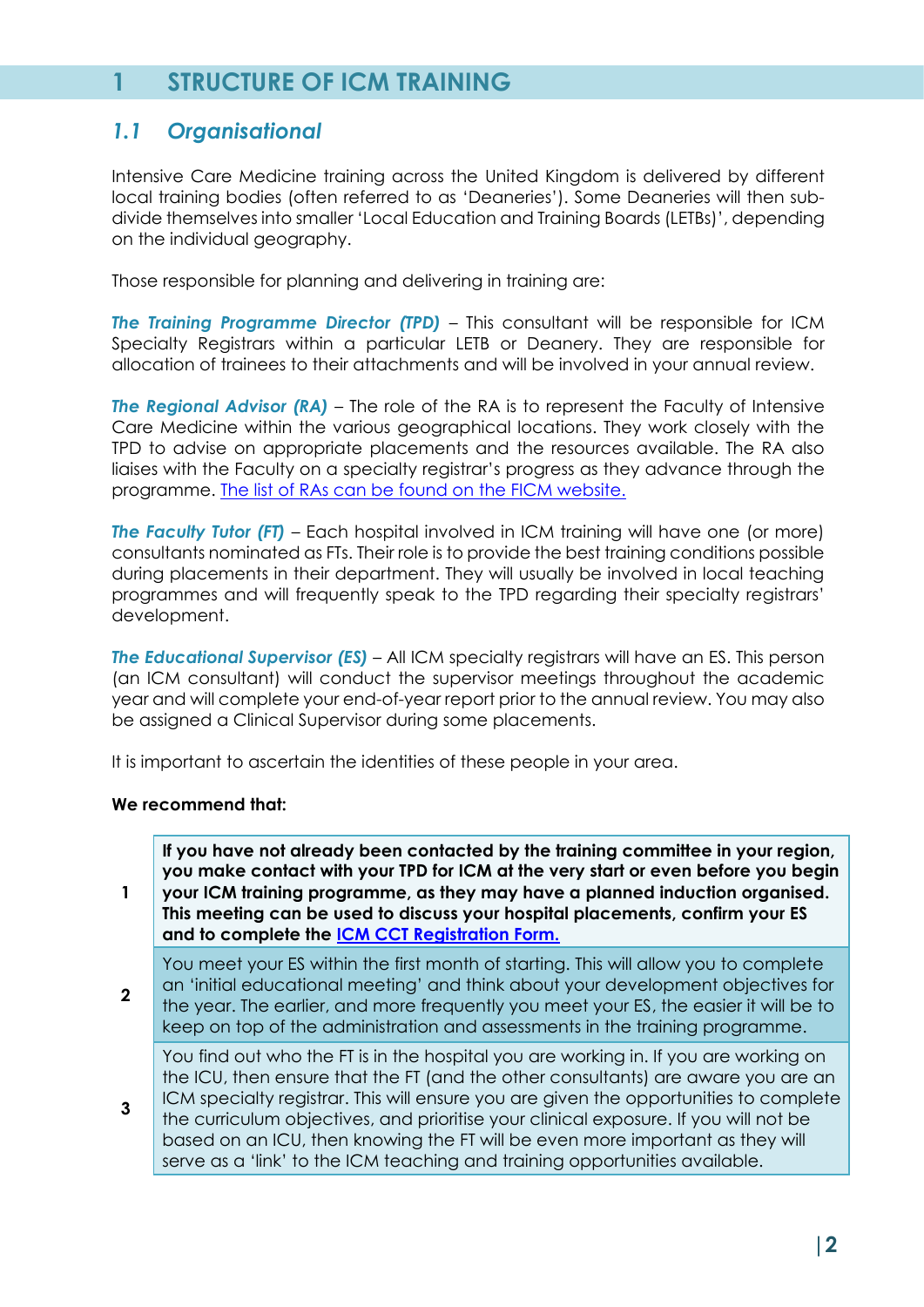## *1.2 Stages of Training*

Training in ICM is divided into three stages. The ICM Curriculum: *[Supporting Excellence](https://www.ficm.ac.uk/sites/ficm/files/documents/2021-11/ICM%20Curriculum%202021%20v1.1_0.pdf)* contains details regarding the various routes of entry into the programme, and outlines the contents of each stage. This booklet will not attempt to repeat this information and you should read the relevant sections in the ICM Curriculum.

You will enter the programme in Stage 1, but depending on your previous training and completed placements, the time spent in Stage 1 can be very variable. Stage 1 is an indicative minimum of 4 years, which can include any core training programme that can count towards a CCT in Intensive Care Medicine. At the end of Stage 1, all doctors regardless of their core programme will have completed an indicative minimum of 1 year of Anaesthetics, 1 year of Acute Internal Medicine and 1 year of Intensive Care Medicine.

**Stage 2** training is for an indicative two years, and includes four indicative three-month placements (in Cardiac, General, Neuro and Paediatric ICUs) and a year dedicated to a special or complementary skill development. If you are in a Dual Programme, then this year is spent in your partner specialty to achieve the capabilities required to ensure dual accreditation. During Stage 2, you will also complete the FFICM examination.

**Stage 3** training is for an indicative year, and is the last year of ICM training. It is the 'advanced' year, spent entirely on an ICU and is designed to allow doctors to develop leadership and management skills in preparation for becoming a consultant.

Before you start on the ICM programme, you must meet your TPD and determine what your outstanding requirements are for Stage 1. This information can then be used to allocate you to appropriate training posts, but also to calculate an estimated completion of training date.

This information is needed when registering with the Faculty.

The ICM CCT Registration Form is found onlin[e here.](https://www.ficm.ac.uk/trainingexamstrainees/onboarding-for-new-icm-cct-trainees) As you can see, it is a rather involved form and includes listing all your previous training placements, plus the outline plan of your ICM training. It has to be signed by the TPD and RA. It is essential for estimating your date of completion of training and managing any other training or certification issues.

#### **We recommend:**

**1** You download the [ICM CCT Registration](https://www.ficm.ac.uk/sites/ficm/files/documents/2022-04/FICM_ICM_CCT_Trainee_Registration_Form_v8.docx) Form and start completing it now. Complete all the sections you can before you meet your TPD. After meeting your TPD, you should have completed the Registration Form and once the RA has signed it, you should then submit it to us: [contact@ficm.ac.uk](mailto:contact@ficm.ac.uk) **2** Using your [Lifelong Learning Platform](https://www.ficm.ac.uk/trainingexams/lifelong-learning) login (this will be sent to you by the Faculty) to explore the site and establish the link with **e-ICM** (the Faculty's free learning resource with 700 sessions mapped to the FICM syllabus) to easily record future learning.

Only once you are registered with the Faculty an account for the Lifelong Learning Platform (LLP) will be created for you or the FICM platform will be added to your existing LLP account if you already have one (see Section 2.1 below).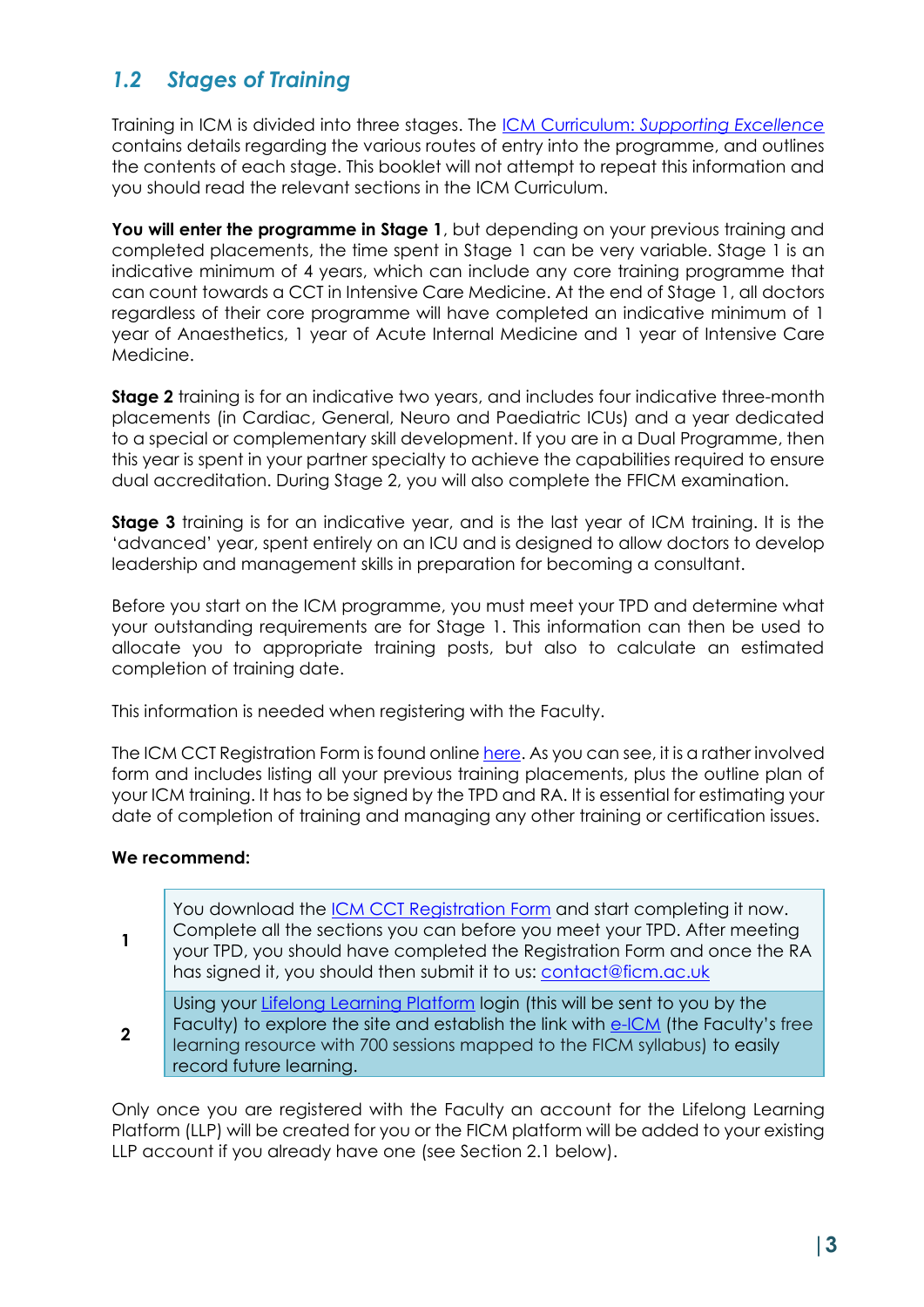# **2 THE FIRST FEW MONTHS OF TRAINING**

It may seem daunting when starting a new training scheme, but it is important not to be overwhelmed with all the details of ICM training, particularly as both trainers and doctors in training alike, will also be getting used to the new curriculum and the transition. There is little need to worry about ICM examinations or undertake complex projects at the start of your programme.

## *2.1 The Lifelong Learning Platform (LLP)*

All FICM users will be setup on the new ICM ePortfolio; the 'Lifelong Learning Platform' (LLP). The LLP is the primary means of demonstrating progression in your training and will be reviewed formally at the end of each academic year. It is, therefore, essential that you become familiar with its operation early in your training.

Try to frequently update your LLP and upload any certificates or completed courses. You should also record all of your Educational Meetings on the LLP.

If you are undertaking a dual programme, it is important to note that the e-Portfolio from your other programme will not automatically link with your ICM LLP account. This means that you will need to maintain a separate e-Portfolio for your partner specialty programme.

## *2.2 Meet other specialty registrars*

You will almost certainly be working with other ICM specialty registrars who will be able to advise you on both local and national ICM training. If you are working in a department without any other ICM specialty registrars, then contact your FT and ask to be put in contact with some ICM specialty registrars they know.

ICM is not a large specialty, and specialty registrar numbers are usually small. Therefore, contact between doctors in training is essential in sharing information and improving training experiences. All deaneries/LETBs will have some sort of 'Trainee Representative' system and your FT should be able to put you in touch with your local trainee rep.

## *2.3 National Representatives*

There are two nationally elected representatives who sit on FICM committees, working parties and the Board of the Faculty that ensure the views of our doctors in training are heard. They can be contacted [here.](https://www.ficm.ac.uk/trainingexamstrainees/trainee-representatives) They will be in regular contact with you to bring issues of importance to their respective committees and to ensure the Faculty is able to help with ongoing training issues.

## *2.4 Preparing for Annual Assessment*

It is a requirement of training programmes that an Annual Review of Competence Progression (ARCP) is undertaken each year. This process can seem quite daunting, but should be straightforward with steady preparation during each academic year.

The exact requirements for each year's ARCP vary and will depend on your stage of training. For example, the FFICM examination must be completed by the end of Stage 2 in order for you to successfully progress to Stage 3.